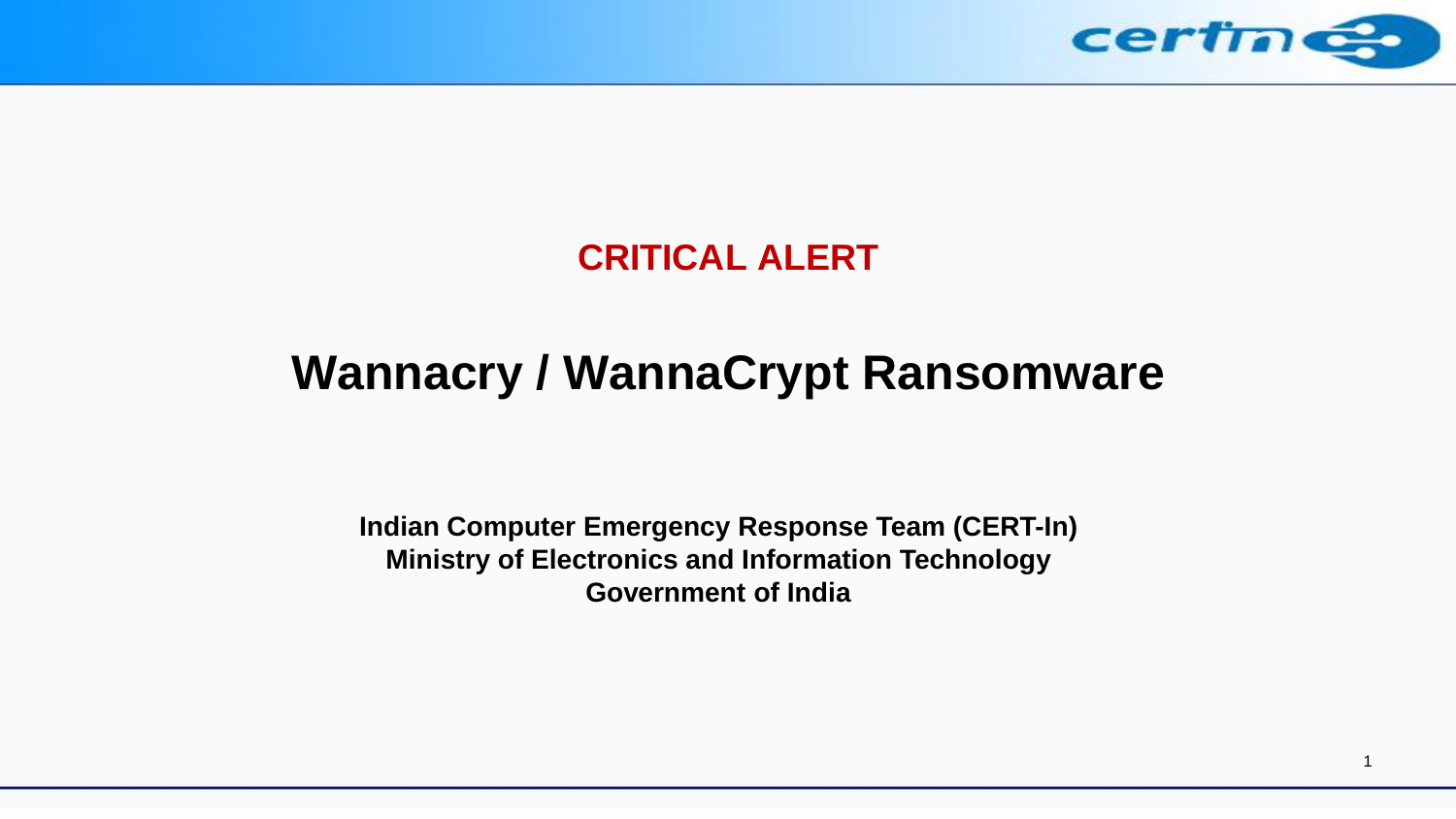



• Ransomware is a malware that encrypts contents on infected systems and demands payment in bitcoins.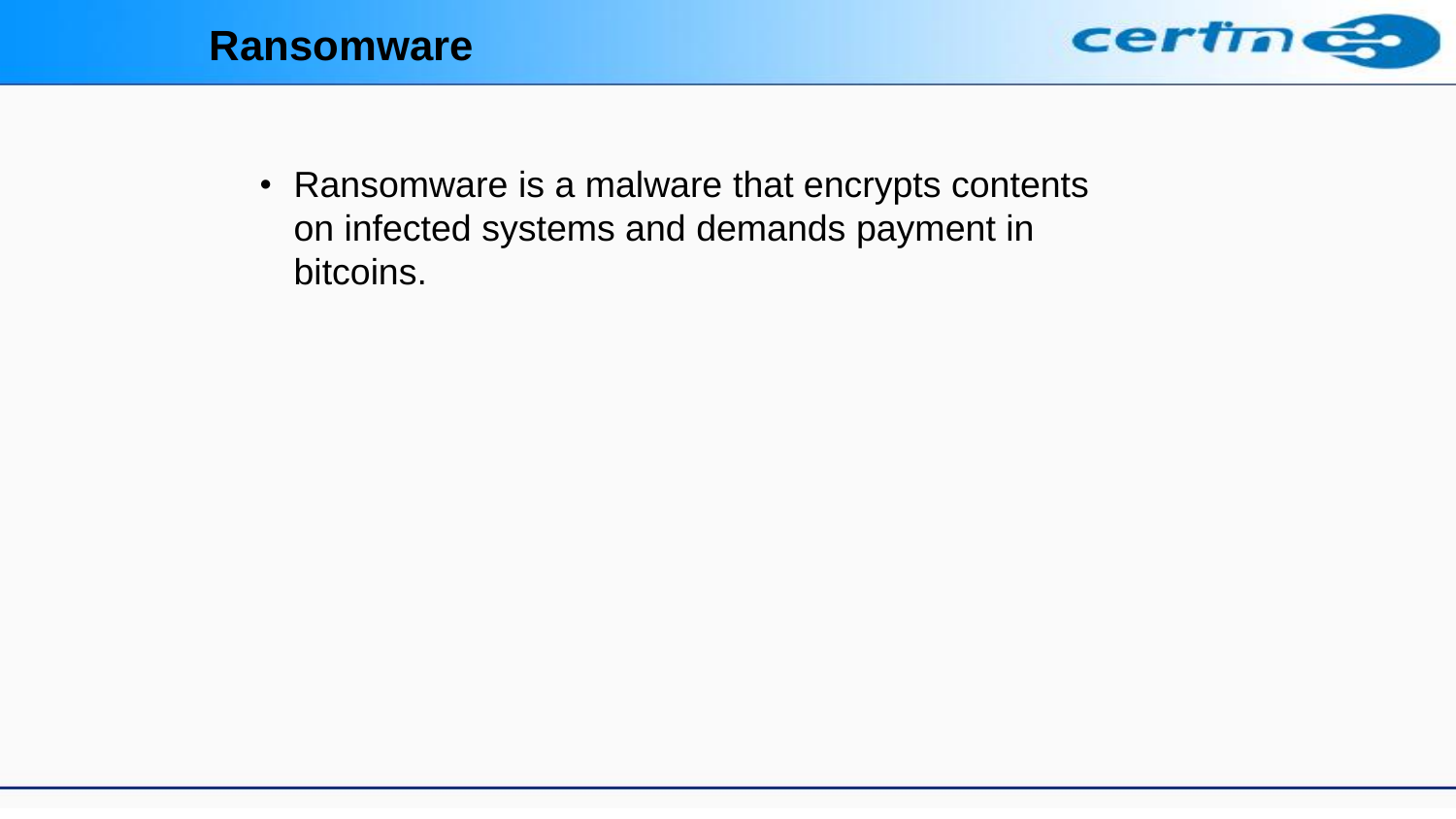

- **WannaCry / WannaCrypt** encrypts the files on infected Windows systems.
- **There are two key components – a worm and a ransomware package**
- It spreads laterally between computers on the same LAN by using a vulnerability in implementations of **Server Message Block (SMB) in Windows systems**.
- It also spreads through malicious email attachments.
- This exploit is named as **ETERNALBLUE**.
- Initial ransom was of \$300 USD but the group is increasing the ransom demands upto \$600 in Bitcoin.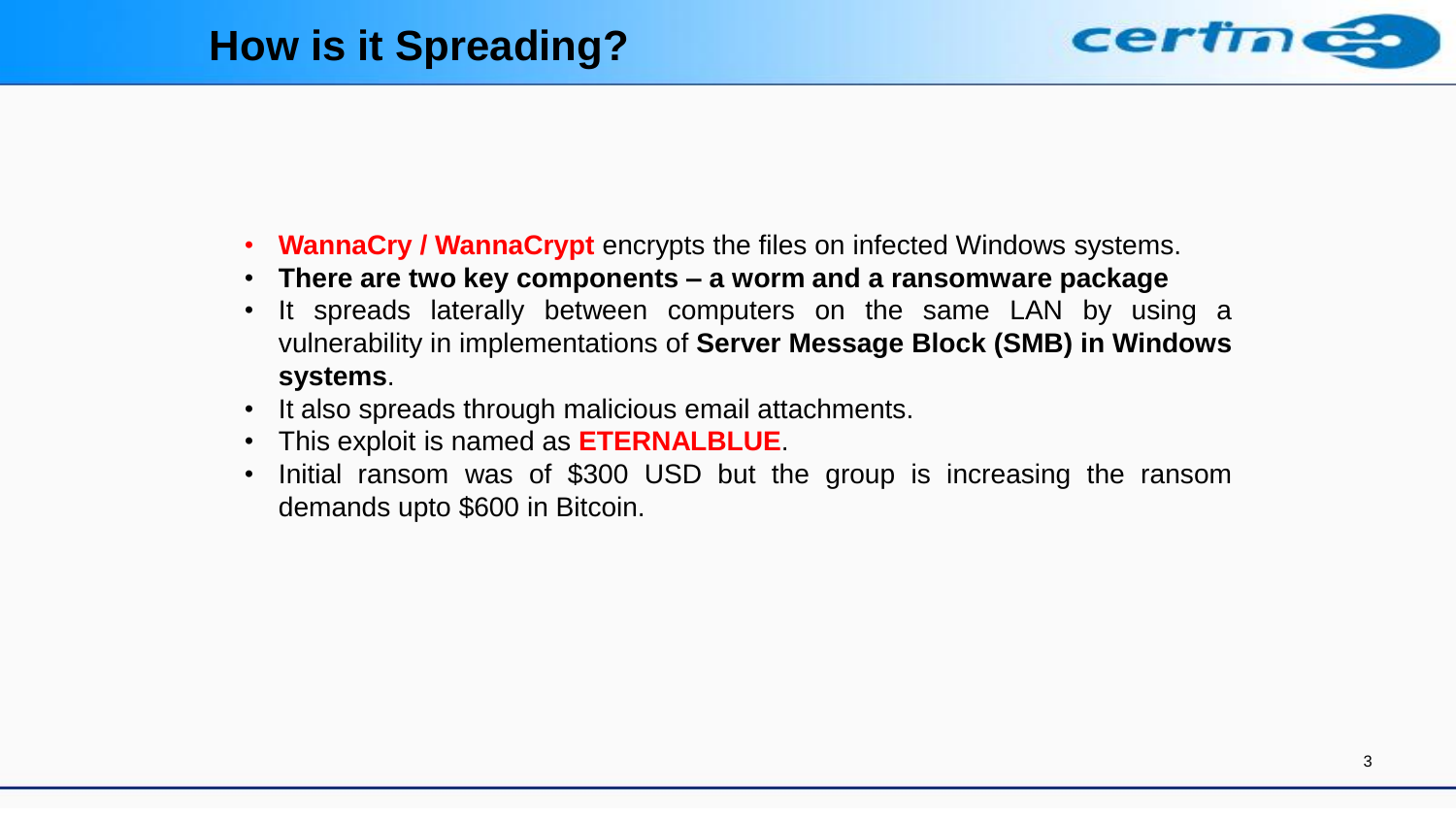

### After infecting, Wannacry ransomware displays the following screen on infected system

| Wana Decrypt0r 2.0                    |                                                                                                                                                                                                                                                                                                                                  | х                                                                                    |  |
|---------------------------------------|----------------------------------------------------------------------------------------------------------------------------------------------------------------------------------------------------------------------------------------------------------------------------------------------------------------------------------|--------------------------------------------------------------------------------------|--|
|                                       | Ooops, your files have been encrypted!                                                                                                                                                                                                                                                                                           | English                                                                              |  |
|                                       | <b>What Happened to My Computer?</b><br>Your important files are encrypted.<br>Many of your documents, photos, videos, databases and other files are no longer<br>recover your files, but do not waste your time. Nobody can recover your files without<br>our decryption service.                                               | accessible because they have been encrypted. Maybe you are busy looking for a way to |  |
| Payment will be raised on             | <b>Can I Recover My Files?</b>                                                                                                                                                                                                                                                                                                   |                                                                                      |  |
| 1/4/1970 01:00:00                     | Sure. We guarantee that you can recover all your files safely and easily. But you have                                                                                                                                                                                                                                           |                                                                                      |  |
| <b>Time Left</b>                      | not so enough time.<br>You can decrypt some of your files for free. Try now by clicking <decrypt>.</decrypt>                                                                                                                                                                                                                     |                                                                                      |  |
| 88 : 88 : 88 : 88                     | But if you want to decrypt all your files, you need to pay.<br>You only have 3 days to submit the payment. After that the price will be doubled.<br>Also, if you don't pay in 7 days, you won't be able to recover your files forever.<br>We will have free events for users who are so poor that they couldn't pay in 6 months. |                                                                                      |  |
| Your files will be lost on            |                                                                                                                                                                                                                                                                                                                                  |                                                                                      |  |
| 1/8/1970 01:00:00                     | <b>How Do I Pay?</b><br>Payment is accepted in Bitcoin only. For more information, click <about bitcoin="">.</about>                                                                                                                                                                                                             |                                                                                      |  |
| <b>Time Left</b><br>88 : 88 : 88 : 88 | Please check the current price of Bitcoin and buy some bitcoins. For more information,<br>click <how bitcoins="" buy="" to="">.<br/>And send the correct amount to the address specified in this window.<br/>After your payment, click <check payment="">. Best time to check: 9:00am - 11:00am</check></how>                    |                                                                                      |  |
|                                       | Send \$600 worth of bitcoin to this address:<br>hitcoir                                                                                                                                                                                                                                                                          |                                                                                      |  |
| About bitcoin<br>How to buy bitcoins? | 13AM4VW2dhxYgXeQepoHkHSQuy6NgaEb94<br><b>ACCEPTED HERE</b>                                                                                                                                                                                                                                                                       |                                                                                      |  |
| <b>Contact Us</b>                     | <b>Check Payment</b>                                                                                                                                                                                                                                                                                                             | <b>Decrypt</b>                                                                       |  |
|                                       |                                                                                                                                                                                                                                                                                                                                  |                                                                                      |  |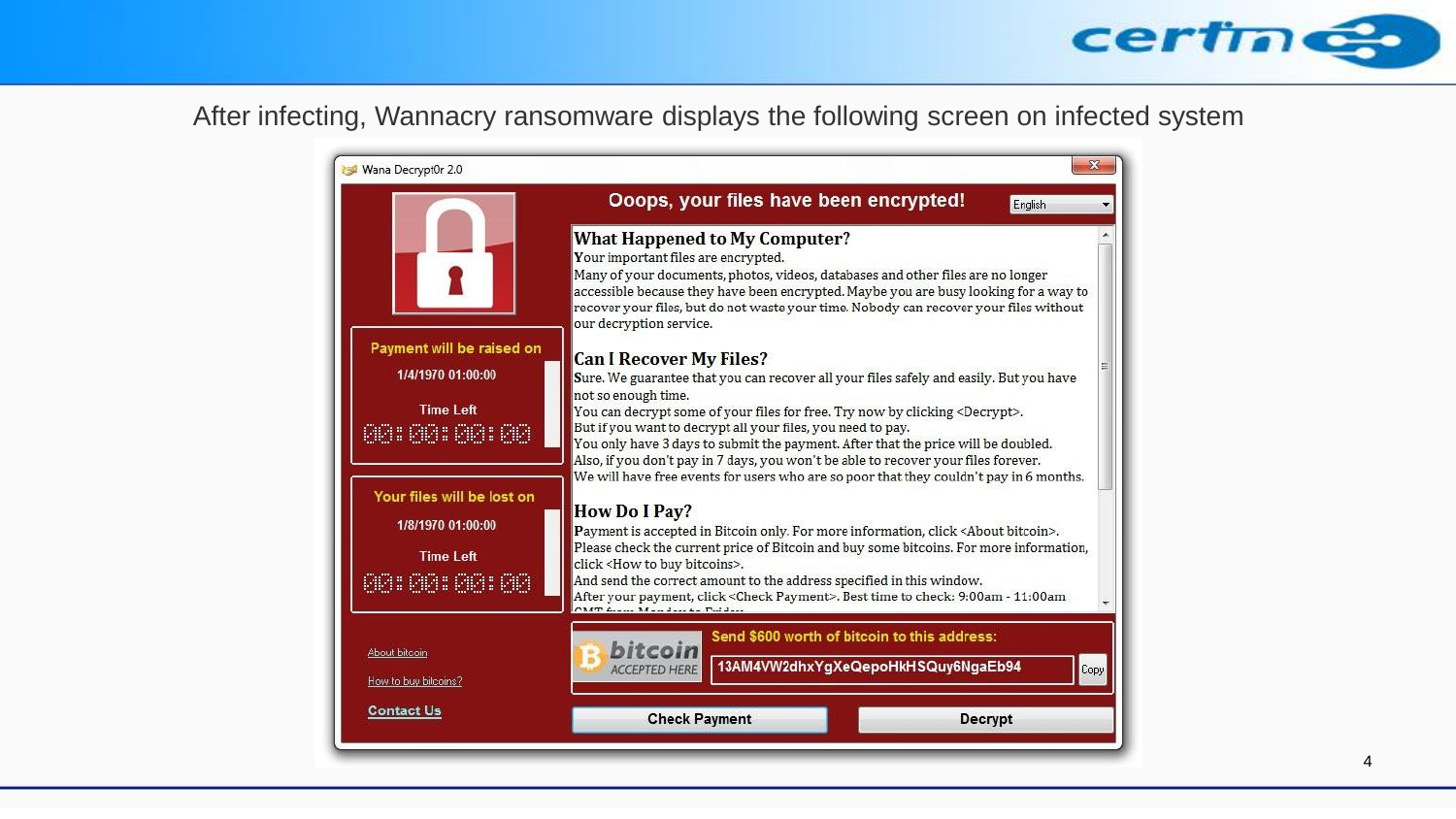

An image used to replace user's desktop wallpaper as follows:

#### Ooops, your important files are encrypted.

If you see this text, but don't see the "Wana Decrypt0r" window, then your antivirus removed the decrypt software or you deleted it from your computer.

If you need your files you have to run the decrypt software.

Please find an application file named "@WanaDecryptor@.exe" in any folder or restore from the antivirus quarantine.

Run and follow the instructions!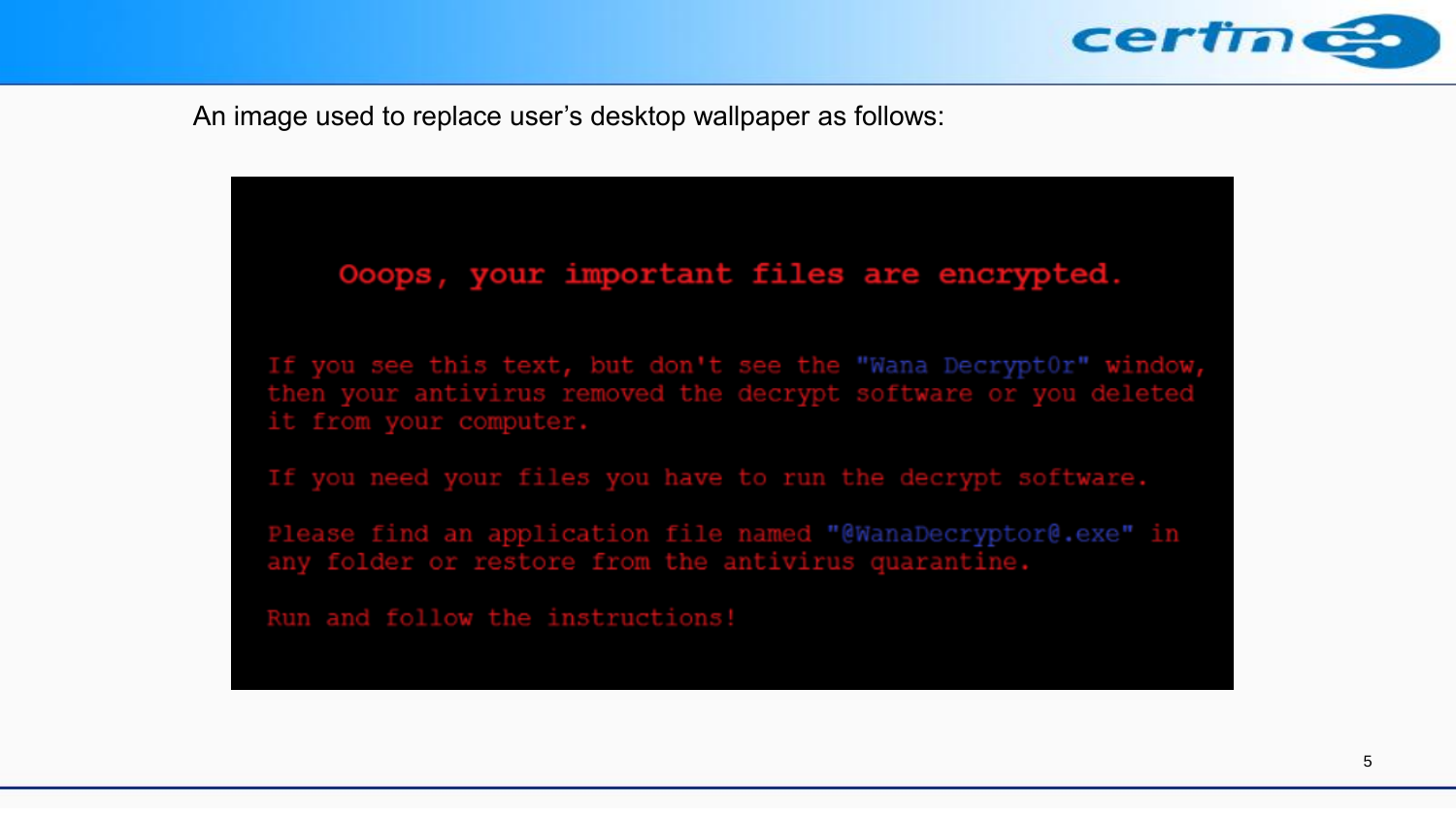

It also drops a file named **!Please Read Me!.txt** which contains the text explaining what has happened and how to pay the ransom.

| Please Read Mel.txt - Notepad                                                                                                                                                                                                                                        | $ \Box$ |  |
|----------------------------------------------------------------------------------------------------------------------------------------------------------------------------------------------------------------------------------------------------------------------|---------|--|
| File Edit Format View Help                                                                                                                                                                                                                                           |         |  |
| Q: What's wrong with my files?                                                                                                                                                                                                                                       |         |  |
| A: Ooops, your important files are encrypted. It means you will not be<br>able to access them anymore until they are decrypted.<br>If you follow our instructions we quarantee that you can decrypt all<br>your files quickly and safely!<br>Let's start decrypting! |         |  |
| Q: what do I do?                                                                                                                                                                                                                                                     |         |  |
| A: First, you need to pay service fees for the decryption.<br>Please send \$300 worth of bitcoin to this bitcoin address:<br>15zGqZCTcys6eC1DkE3DypCjX16QWRV6V1                                                                                                      |         |  |
| Next, please find the decrypt software on your desktop, an executable<br>file named "!WannaDecryptor!.exe".<br>If it does not exsit, download the software from the address below.<br>(You may need to disable your antivirus for a while.)                          |         |  |
| rar password: wcry123                                                                                                                                                                                                                                                |         |  |
| Run and follow the instructions!                                                                                                                                                                                                                                     |         |  |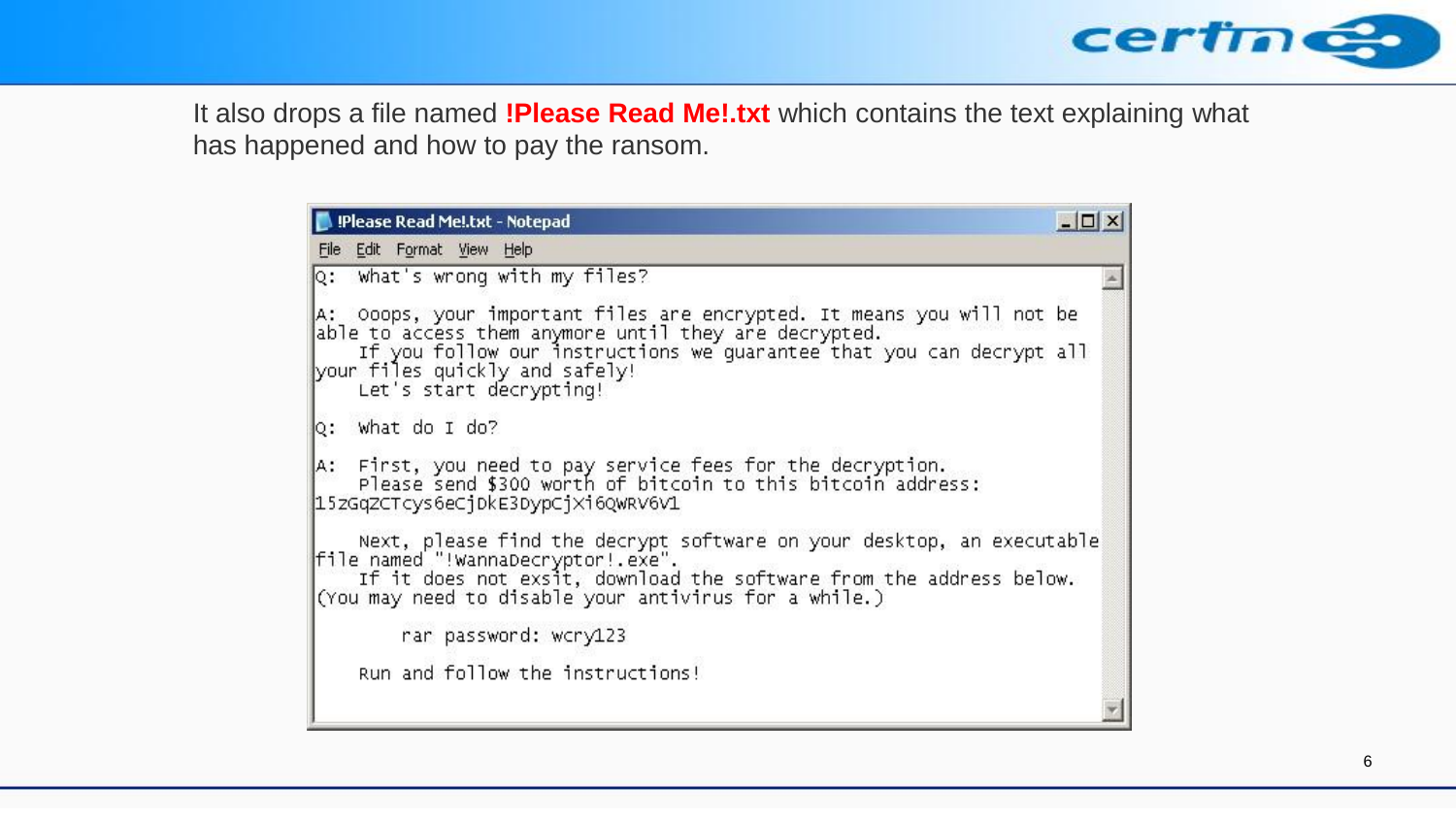

The Wannacry / WannaCrypt Ransomware drops "user manuals" in different languages:

Bulgarian, Chinese (simplified), Chinese (traditional), Croatian, Czech, Danish, Dutch, **English**, Filipino, Finnish, French, German, Greek, Indonesian, Italian, Japanese, Korean, Latvian, Norwegian, Polish, Portuguese, Romanian, Russian, Slovak, Spanish, Swedish, Turkish, Vietnamese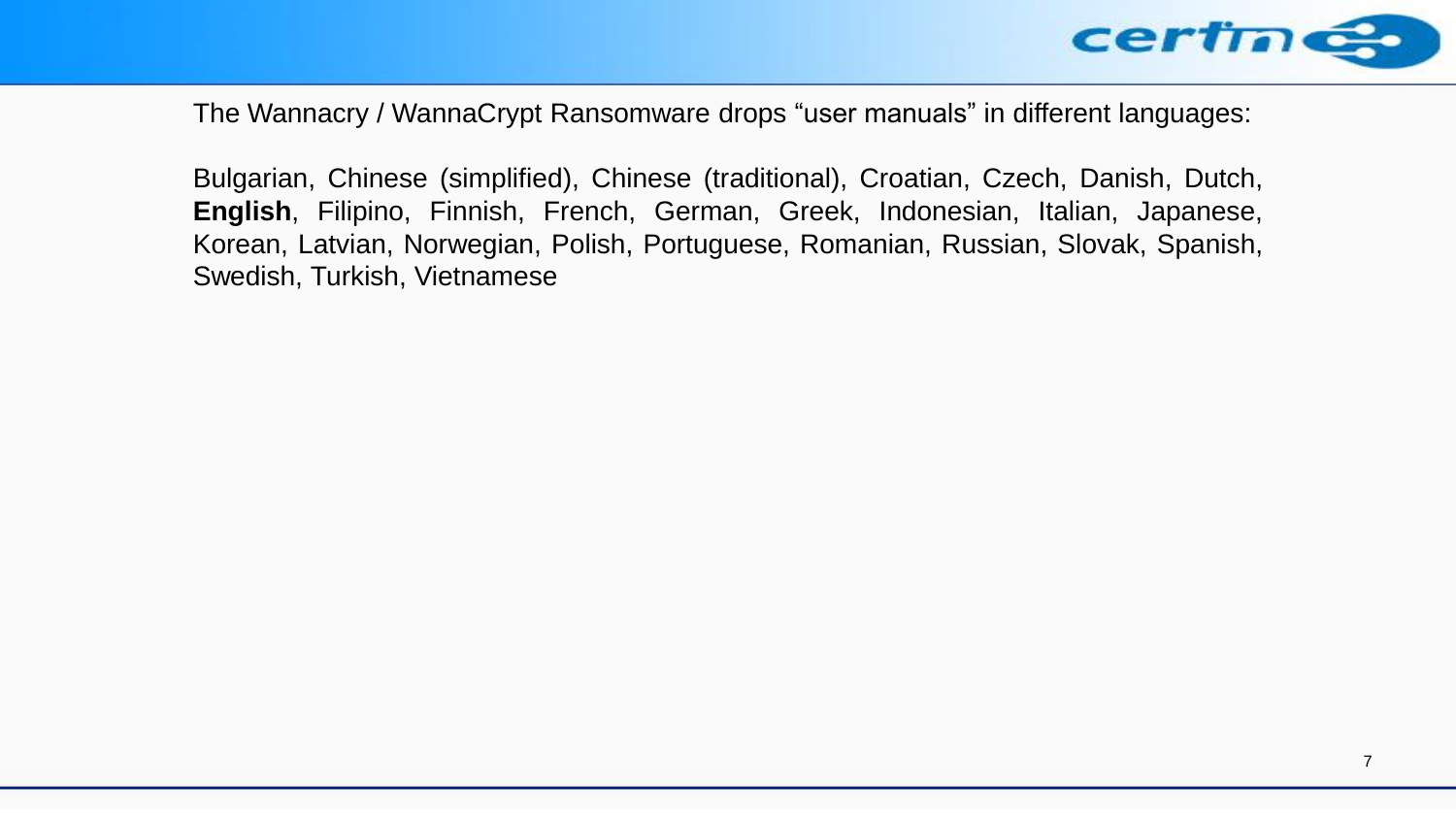

The ransomware encrypts the targeted files with the following extensions:

.der, .pfx, .key, .crt, .csr, .p12, .pem, .odt, .ott, .sxw, .stw, .uot, .3ds, .max, .3dm, .ods, .ots, .sxc, .stc, .dif, .slk, .wb2, .odp, .otp, .sxd, .std, .uop, .odg, .otg, .sxm, .mml, .lay, .lay6, .asc, .sqlite3, .sqlitedb, .sql, .accdb, .mdb, .dbf, .odb, .frm, .myd, .myi, .ibd, .mdf, .ldf, .sln, .suo, .cpp, .pas, .asm, .cmd, .bat, .ps1, .vbs, .dip, .dch, .sch, .brd, .jsp, .php, .asp, .java, .jar, .class, .mp3, .wav, .swf, .fla, .wmv, .mpg, .vob, .mpeg, .asf, .avi, .mov, .mp4, .3gp, .mkv, .3g2, .flv, .wma, .mid, .m3u, .m4u, .djvu, .svg, .psd, .nef, .tiff, .tif, .cgm, .raw, .gif, .png, .bmp, .jpg, .jpeg, .vcd, .iso, .backup, .zip, .rar, .tgz, .tar, .bak, .tbk, .bz2, .PAQ, .ARC, .aes, .gpg, .vmx, .vmdk, .vdi, .sldm, .sldx, .sti, .sxi, .602, .hwp, .snt, .onetoc2, .dwg, .pdf, .wk1, .wks, .123, .rtf, .csv, .txt, .vsdx, .vsd, .edb, .eml, .msg, .ost, .pst, .potm, .potx, .ppam, .ppsx, .ppsm, .pps, .pot, .pptm, .pptx, .ppt, .xltm, .xltx, .xlc, .xlm, .xlt, .xlw, .xlsb, .xlsm, .xlsx, .xls, .dotx, .dotm, .dot, .docm, .docb, .docx, .doc

**It appends .WCRY to the end of the file name**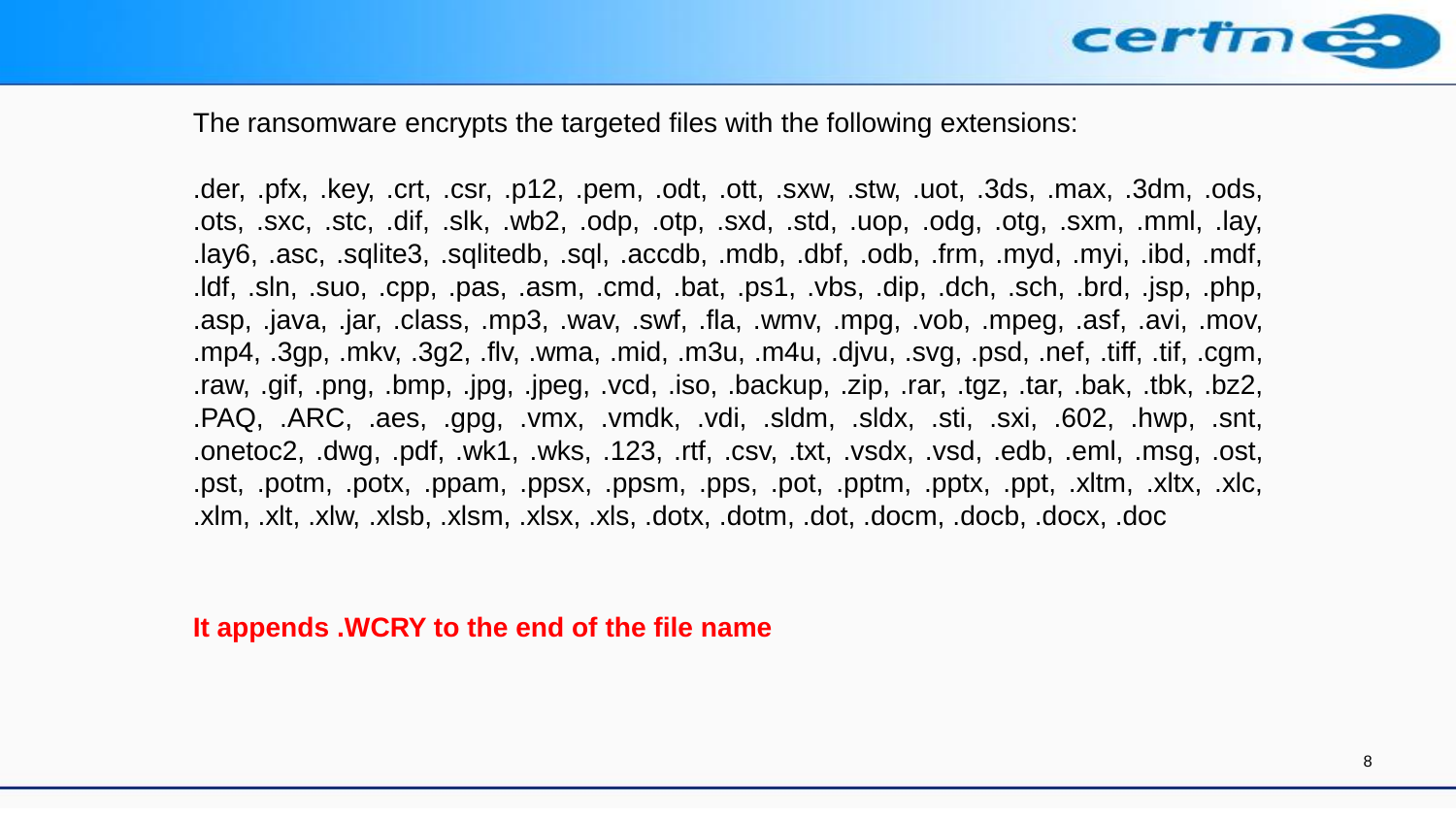

The file extensions ransomware is targeting certain clusters of file formats :

- Commonly used office file extensions (.ppt, .doc, .docx, .xlsx, .sxi).
- Less common and nation-specific office formats (.sxw, .odt, .hwp).
- Archives, media files (.zip, .rar, .tar, .bz2, .mp4, .mkv)
- Emails and email databases (.eml, .msg, .ost, .pst, .edb).
- Database files (.sql, .accdb, .mdb, .dbf, .odb, .myd).
- Developers' sourcecode and project files (.php, .java, .cpp, .pas, .asm).
- Encryption keys and certificates (.key, .pfx, .pem, .p12, .csr, .gpg, .aes).
- Graphic designers, artists and photographers files (.vsd, .odg, .raw, .nef, .svg, .psd).
- Virtual machine files (.vmx, .vmdk, .vdi).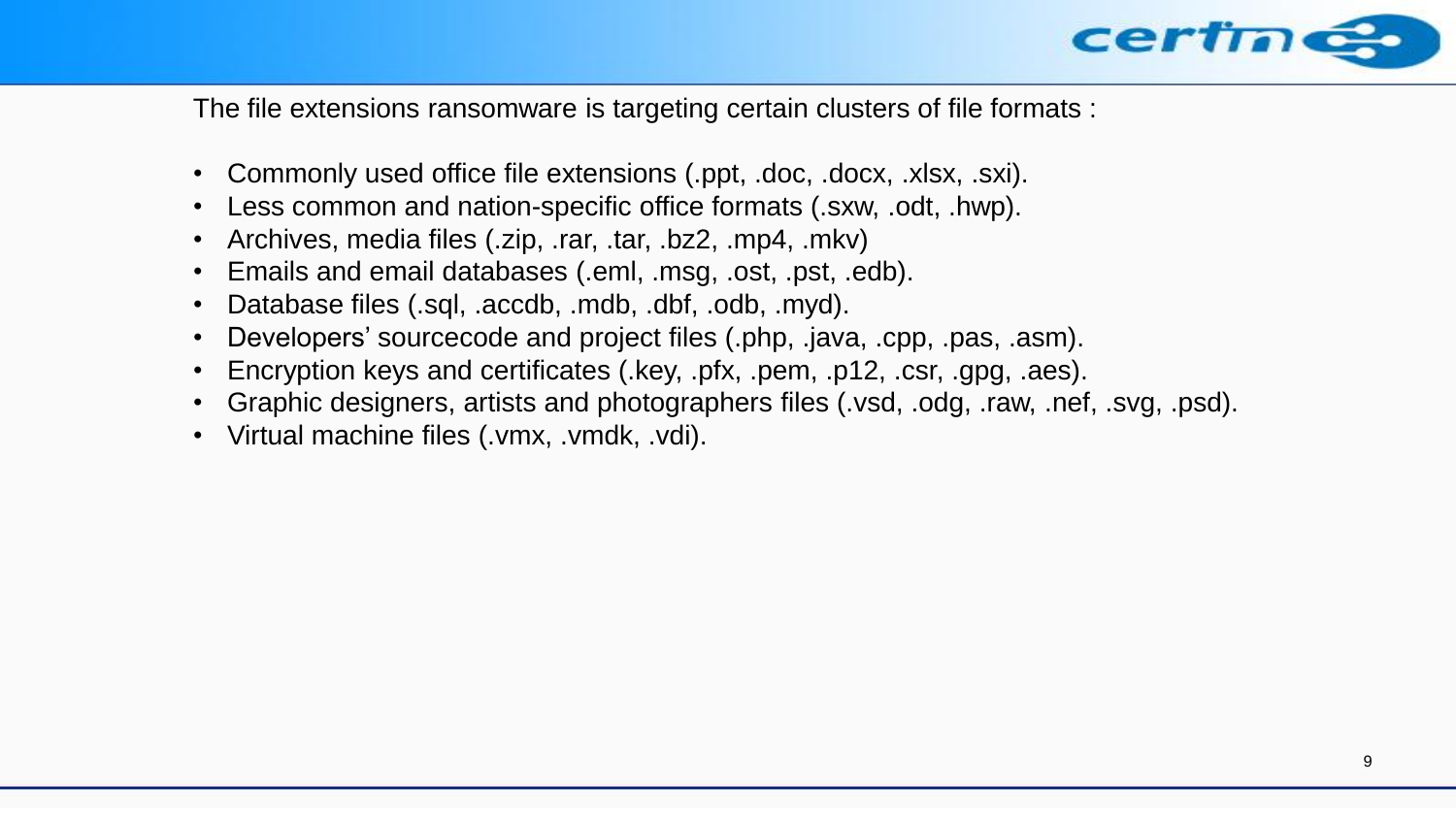

Indicators of compromise (IoC)

- Ransomware is writing itself into a random character folder in the **'ProgramData'** folder with the file name of "**tasksche.exe**" or in **'C:\Windows\'** folder with the filename "**mssecsvc.exe**" and "**tasksche.exe**".
- Ransomware is granting full access to all files by using the command: **Icacls . /grant Everyone:F /T /C /Q**
- Using a batch script for operations: **176641494574290.bat**

#### **Content of the VBScript**

```
@echo off
echo SET ow = WScript.CreateObject("WScript.Shell")> m.vbs
echo SET om = ow.CreateShortcut("C:\Users\ADMINI~1\AppData\Local\Temp\@WanaDecryptor@.exe.lnk")>> m.vbs
```

```
echo om.TargetPath = "C:\Users\ADMINI~1\AppData\Local\Temp\@WanaDecryptor@.exe">> m.vbs
```
echo om.Save>> m.vbs cscript.exe //nologo m.vbs del m.vbs del /a %0

m.ybs

SET ow = WScript.CreateObject("WScript.Shell") SET om = ow.CreateShortcut("C:\Users\ADMINI~1\AppData\Local\Temp\@WanaDecryptor@.exe.lnk") om.TargetPath = "C:\Users\ADMINI~1\AppData\Local\Temp\@WanaDecryptor@.exe" om.Save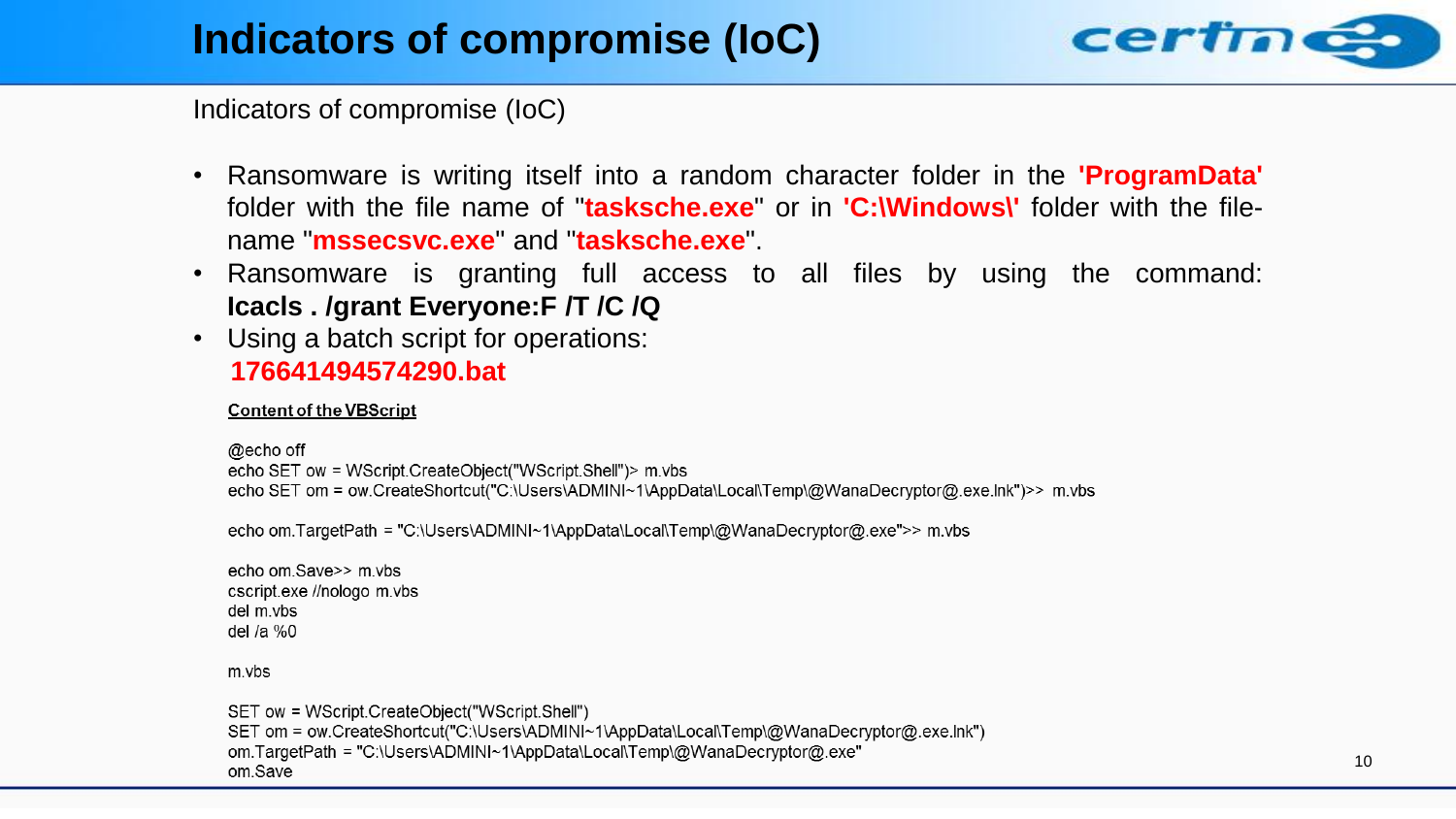

### **Measures to prevent Wannacry/WannaCrypt Ransomware**

Users and administrators are advised to take the following preventive measures to protect their computer networks from ransomware infection / attacks:

- In order to prevent infection users and organizations are advised to apply patches to Windows systems as mentioned in **Microsoft Security Bulletin MS17-010**  <https://technet.microsoft.com/library/security/MS17-010>
- **Microsoft Patch for Unsupported Versions such as Windows XP,Vista,Server 2003, Server 2008 etc.** http://www.catalog.update.microsoft.com/Search.aspx?q=KB4012598
- **To prevent data loss Users & Organisations are advised to take backup of Critical Data**
- **Block SMB ports on Enterprise Edge/perimeter network devices [UDP 137, 138 and TCP 139, 445] or Disable SMBv1.** https://support.microsoft.com/en-us/help/2696547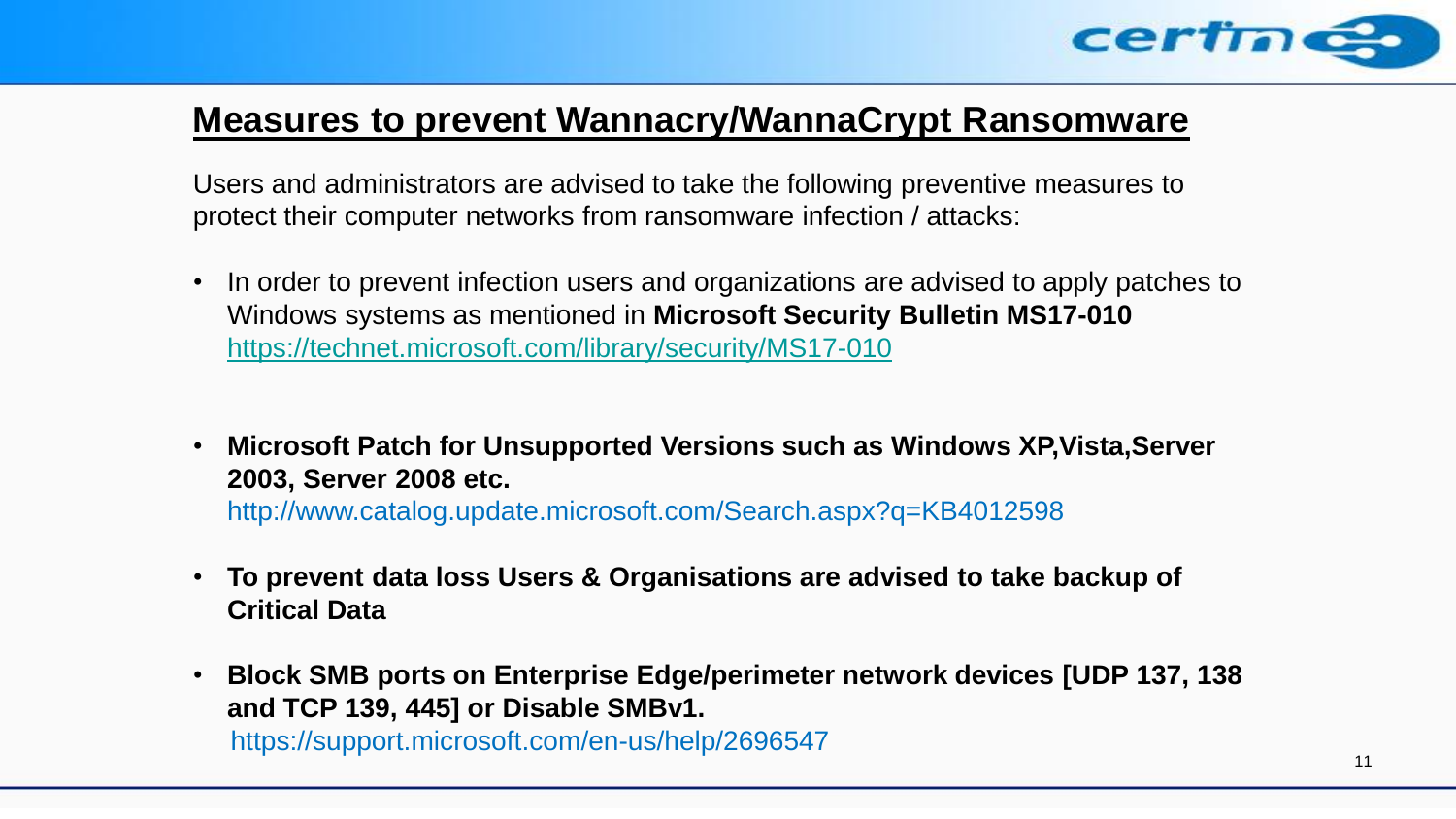### **Network Segmentation**



- Restrict TCP port 445 traffic to where it is absolutely needed using router ACLs
- Use private VLANs if your edge switches support this feature
- Use host based firewalls to limit communication on TCP 445, especially between workstations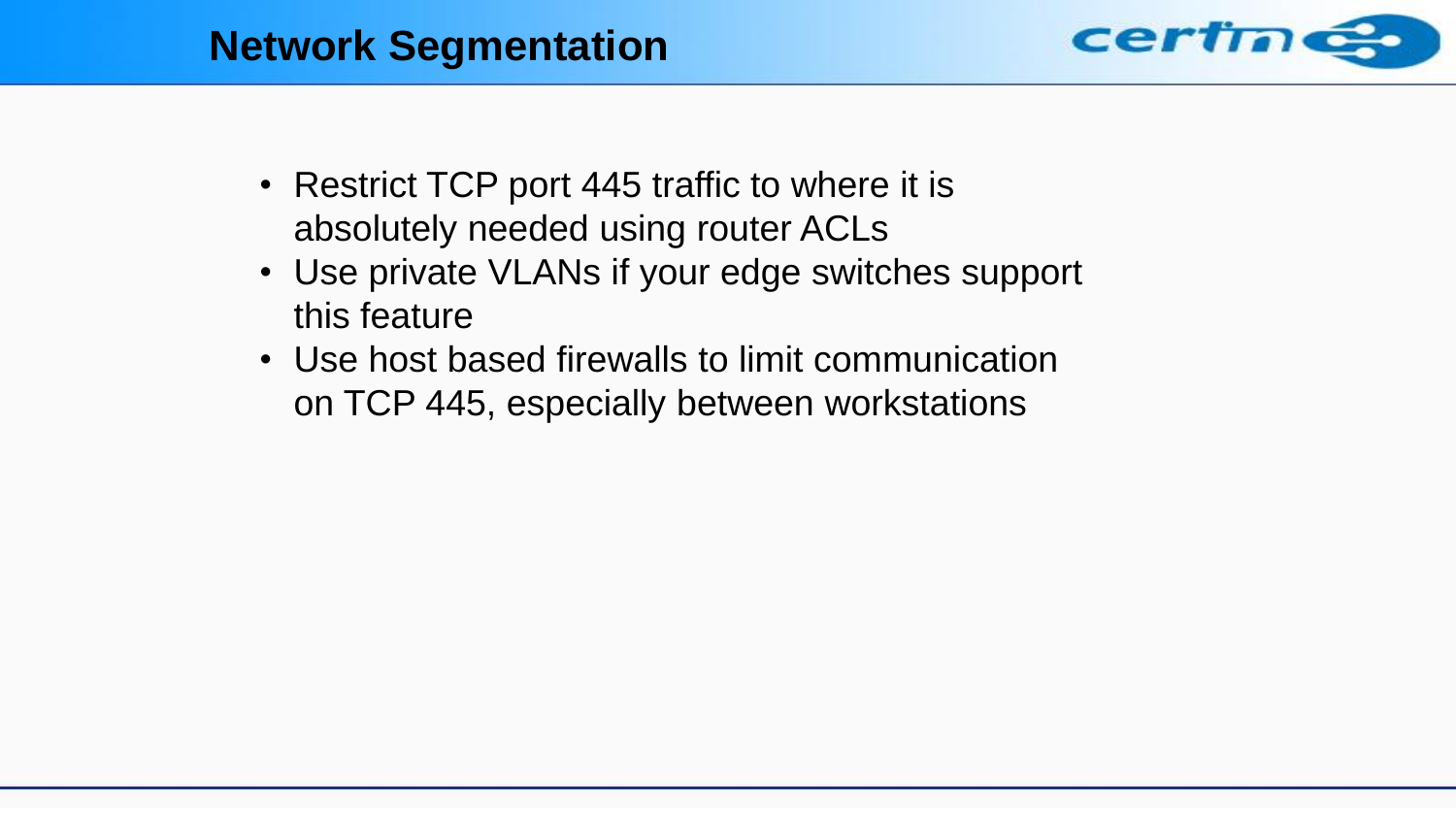### **Best Practices**



## **For Users**

- Deploy antivirus protection
- Block spam
- Perform regular backups of all critical information to limit the impact of data or system loss and to help expedite the recovery process. Ideally, this data should be kept on a separate device, and backups should be stored offline.
- Don't open attachments in unsolicited e-mails, even if they come from people in your contact list, and never click on a URL contained in an unsolicited e-mail.
- Disable macros in Microsoft Office products.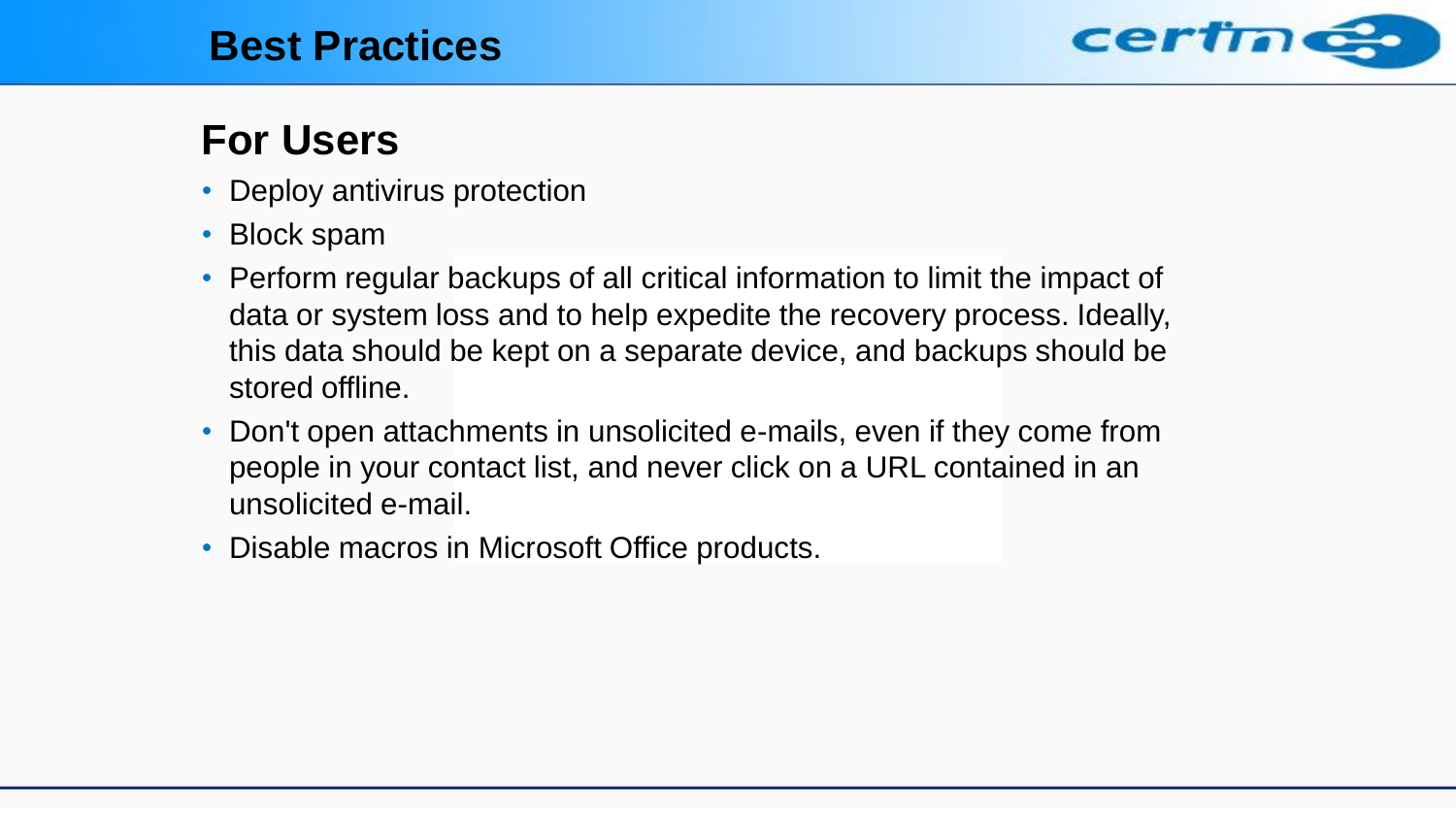

# **For Organisations**

- Establish a Sender Policy Framework (SPF), Domain Message Authentication Reporting and Conformance (DMARC), and DomainKeys Identified Mail (DKIM) for your domain, which is an email validation system designed to prevent spam by detecting email spoofing by which most of the ransomware samples successfully reaches the corporate email boxes.
- Deploy Application whitelisting/Strict implementation of Software Restriction Policies (SRP) to block binaries running from %APPDATA%, %PROGRAMDATA% and %TEMP% paths. Ransomware sample drops and executes generally from these locations. Enforce application whitelisting on all endpoint workstations.
- Deploy web and email filters on the network. Configure these devices to scan for known bad domains, sources, and addresses; block these before receiving and downloading messages. Scan all emails, attachments, and downloads both on the host and at the mail gateway with a reputable antivirus solution.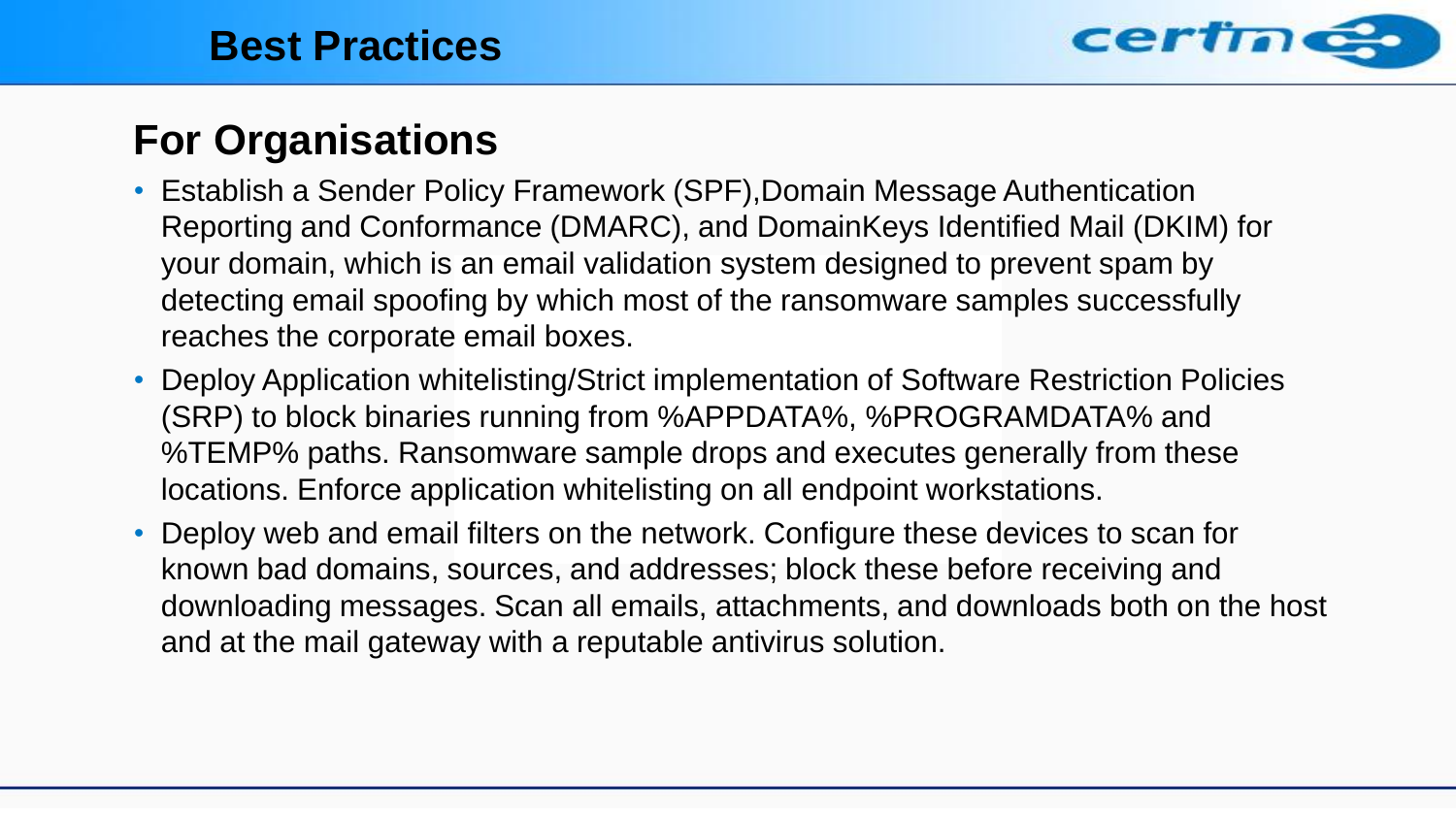

### Detailed countermeasures, best practices, prevention tools, IoCs, signatures/rules at IDS/IPS and Yara rules are mentioned on our website

**[http://www.cyberswachhtakendra.gov.in/alerts/wannacry\\_ransomware.html](http://www.cyberswachhtakendra.gov.in/alerts/wannacry_ransomware.html)**

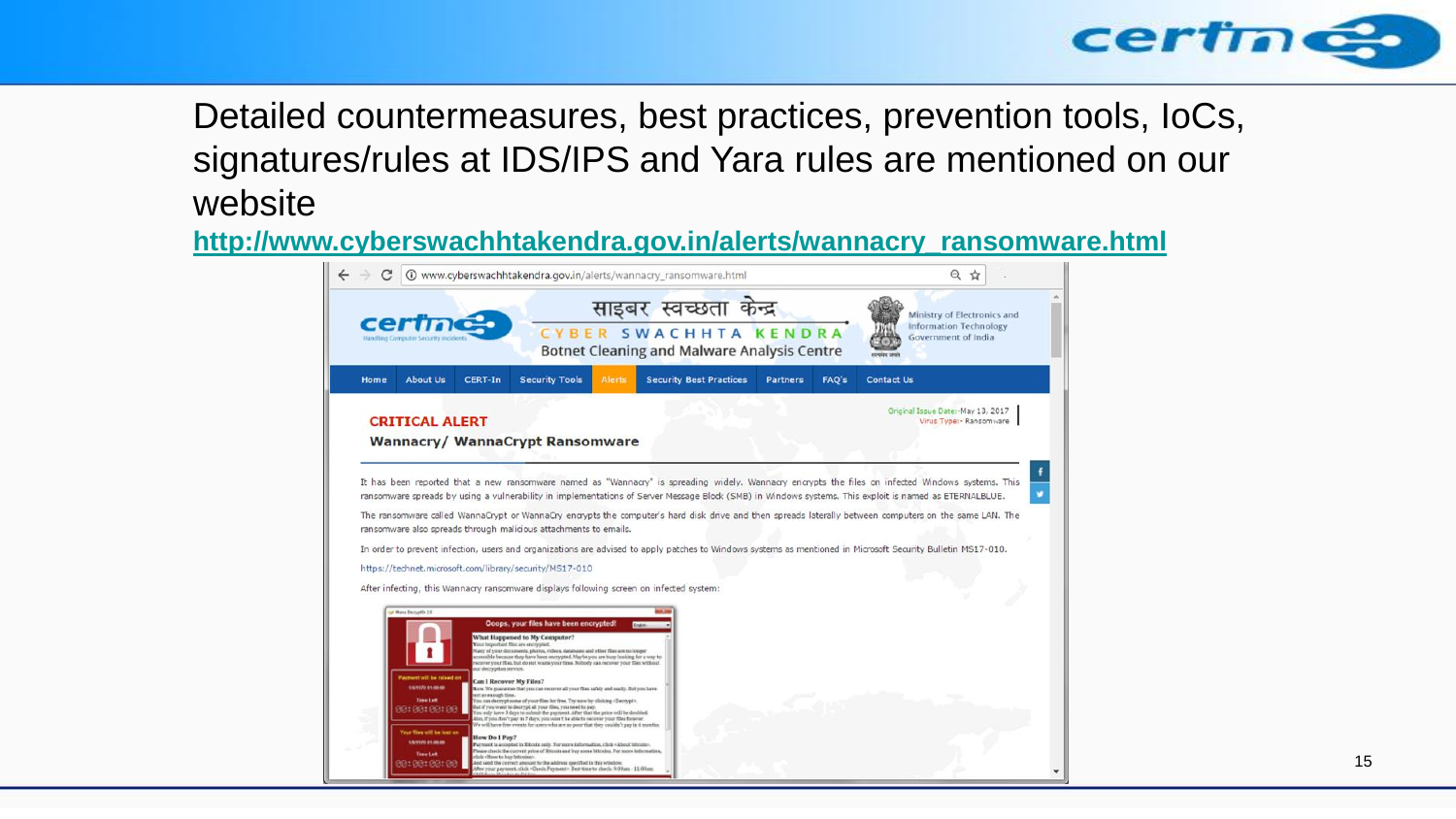

#### **If the system is infected by Wannacry / WannaCrypt Ransomware**

- Immediately isolate the system from network
- Run cleanup tools mentioned on our website to disinfect the same
- Preserve the data even if it is encrypted
- Report incident to CERT-In and local law enforcement agency
- For any further questions, send email to incident@cert-in.org.in